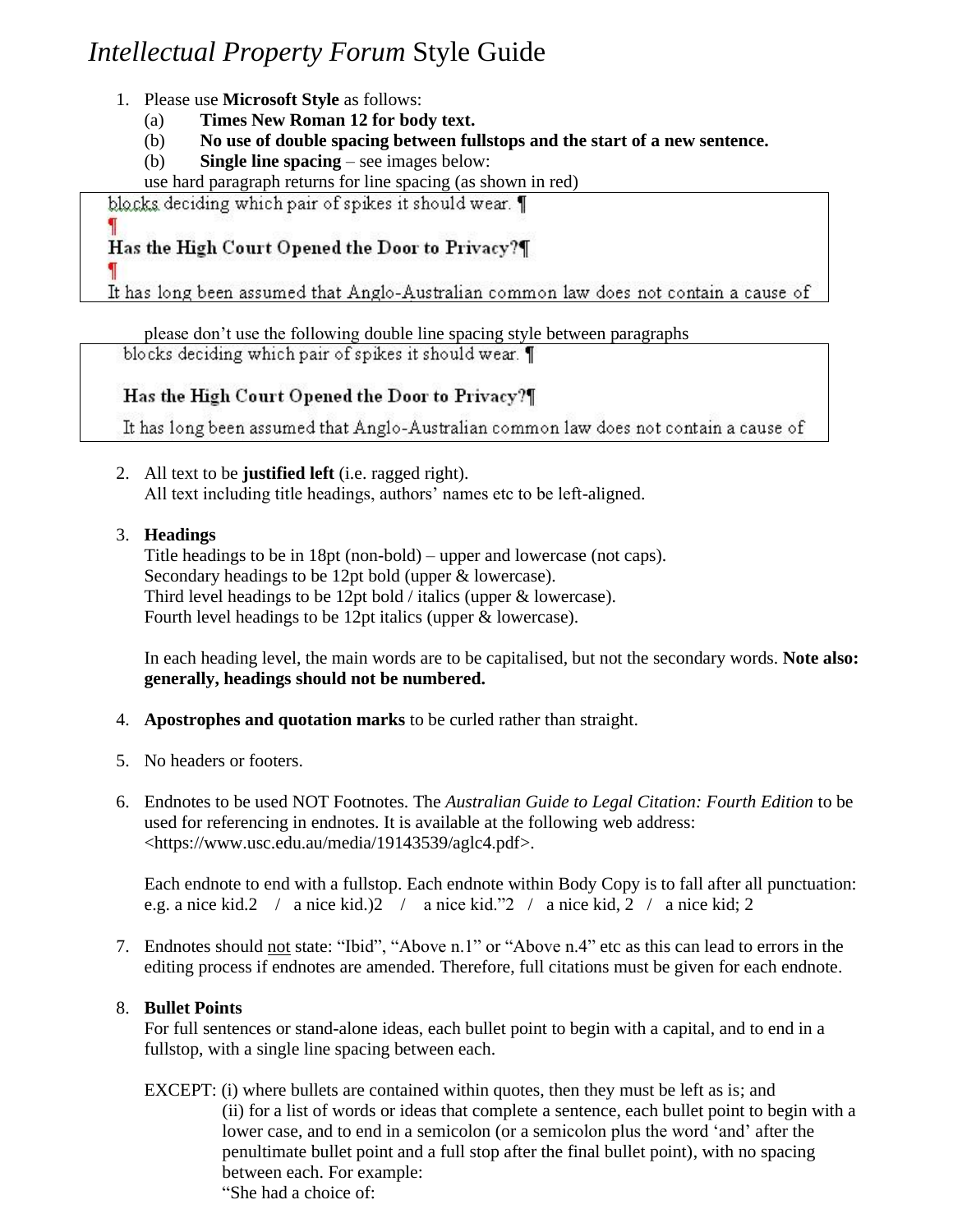- eggs that were brown and speckled;
- milk that was freshly bought; and
- cheese that was blue and veiny."

#### 9. **Quotation Marks**

Direct quotes, and where it is "necessary" to highlight words, these are to be surrounded by double quotation marks, never single quotation marks. HOWEVER, if a direct quote refers to another quote, that other quote is to be surrounded by single quotation marks. For example: "Although no submissions were made concerning the ground of lack of utility, the Court also found 'no basis to reject the claimed invention' on that ground."

- 10. **Passages of Direct Quotes -** to be indented, in italics, WITHOUT the use of quotation marks.
- 11. **Web addresses / email addresses** should be enclosed within pointed brackets ("< >"), not underlined and the font colour to be set to black. The date of retrieval should not be included after the web address / email address.

#### 12. **Reports of Cases**

To be written as: *Sydney Markets Limited v Sydney Flower Market Pty Limited* [2002] FCA 124 (22) February  $2002$  – i.e. the initial aspect to be written in italics, and the remainder in non-italics – the date to be in square brackets.

Use of v to indicate versus in reporting of cases – no fullstop after the  $v - v$  to be italicised. No dashes either side of v, however there should be a single-letter space either side i.e. *Sydney Markets Limited v Sydney Flower Market Pty Limited.*

#### 13. **Acts**

The name of the Act is to be shown in italics, however the date and associated information are to be in non-italics: *Copyright Act* 1968 (Cth).

#### 14. **Section References**

Section references to follow the name of the Act by a single-letter space and written as: s.158 (lowercase "s" followed by a fullstop and no space).

Example: *Copyright Act* 1968 (Cth) s.12.

Multiple sections written as: ss.2–3 (using an "en dash" rather than a hyphen with no space between sections).

Note: subsections written as:  $s \cdot 3(1)(c)$  – no spaces.

#### 15. **Journals, Book Titles, Papers etc.**

In referring to the Journal by name, *Intellectual Property Forum*, when used in the body of an article it is to be written in italics. Similarly, with book titles, movie titles and song titles.

#### 16. **Abbreviations**

e.g. and i.e. to be written with fullstops. Abbreviations such as WIPO (no fullstops).

- 17. **Dollar** values are to be written thus: AU\$2,000.
- 18. References to **Justices**, such as Wilson J to be written without the use of fullstops.
- 19. The **middle initial** of a person's name to be written without fullstop.